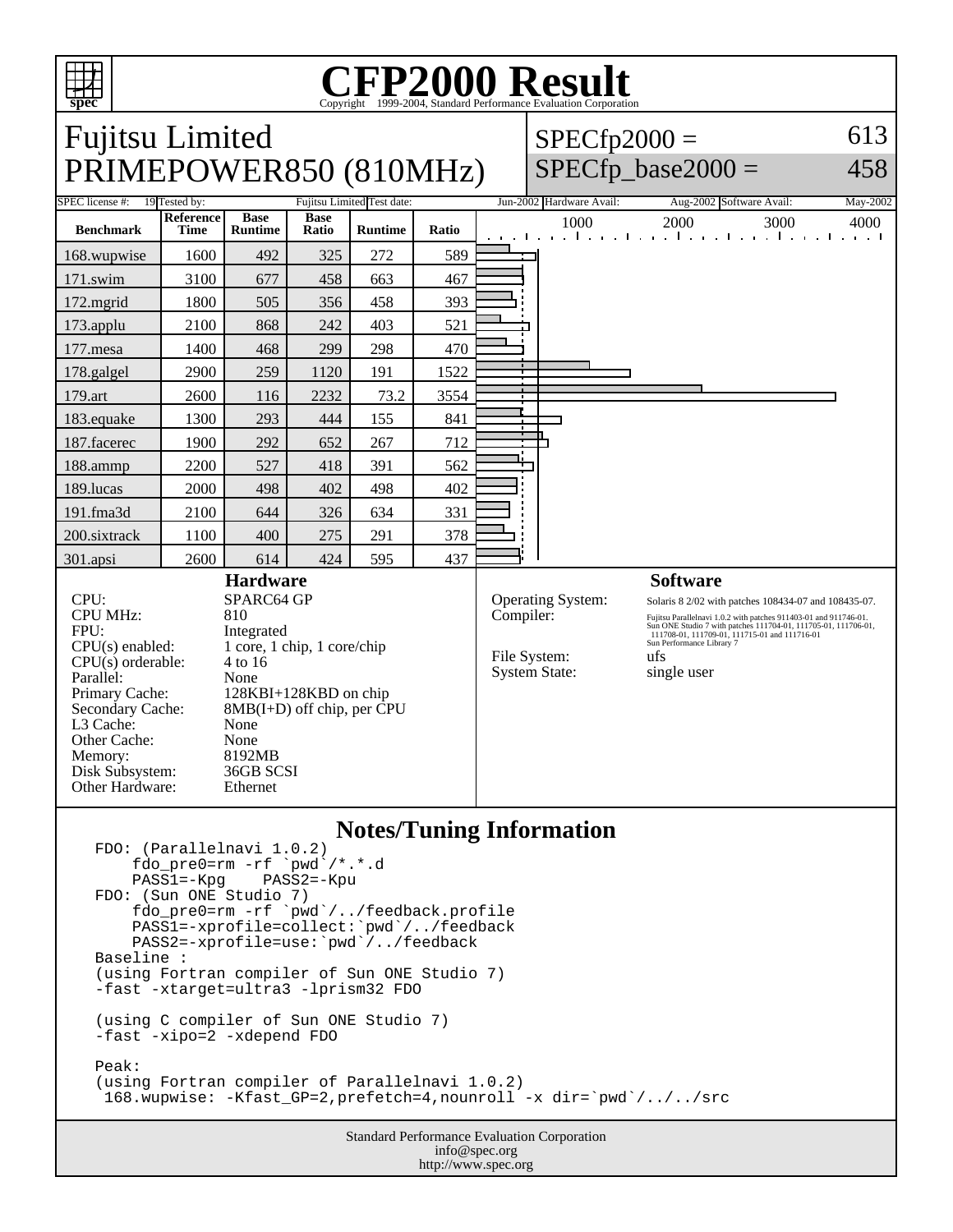

 $SPECfp2000 =$ SPECfp base2000  $=$  613 458

## **Notes/Tuning Information (Continued)**

Standard Performance Evaluation Corporation -fs -lssl2mtfma FDO ONESTEP=yes 171.swim: -Kfast\_GP=2,GREG,preex,ilfunc,prefetch=3,largepage,commonpad=152,prefetch\_iteration=3,unroll=2,nogs,frecipro  $-04$   $-fs$  172.mgrid: -Kfast\_GP=2,preex,GREG,commonpad=144,unroll=3,largepage,prefetch=3  $-04$   $-fs$  178.galgel: -Kfast\_GP=2,GREG,largepage,preex,unroll=3,prefetch\_iteration=2,commonpad=24 -O4 -lssl2mtfma -fs FDO RM\_SOURCES=lapak.f90 200.sixtrack: -Kfast\_GP=2,GREG,noprefetch,unroll=4,largepage,frecipro -fs 301.apsi: -Kfast\_GP=2,GREG,preex,ilfunc,largepage,unroll=2 -O4 -fs (using FORTRAN77 compiler of Sun ONE Studio 7) 173.applu: -fast -xtarget=ultra3 -Qoption iropt -Adata\_access,-Mt7000,-Mm14000,-Mr40000,-Ma400,-whole -xregs=syst -Qoption iropt -Rscalarrep,-MR -Qoption cg -Qlp=1-av=192-fa=1 -Qoption f90comp -O3 -stackvar ONESTEP=yes (using FORTRAN90 compiler of Sun ONE Studio 7) 187.facerec: -fast -xarch=v9 FDO ONESTEP=yes 189.lucas: basepeak=1 191.fma3d: -fast -xarch=v8plusb -xcrossfile -stackvar -xdepend -xprefetch -Qoption cg -Qlp=1-av=256-t=3-fa=1 FDO ONESTEP=yes (using C compiler of Sun ONE Studio 7) 177.mesa: -fast -xtarget=ultra2 -xcrossfile -xrestrict -xalias\_level=strong -xregs=syst -Wc,-Qgsched-trace\_late=1,-Qgsched-trace\_spec\_load=1 -xarch=v8plus -W2,-Amemopt -xsafe=mem -dn FDO ONESTEP=yes 179.art: -fast -xtarget=ultra3 -xipo=2 -xalias\_level=strong -xregs=syst -dn FDO ONESTEP=yes 183.equake: -fast -xtarget=ultra3 -xalias\_level=std -xdepend -W2,-whole,-Amemopt:arrayloc,-crit -xprefetch -Wc,-Qms\_pipe-pref,-Qlp=1-av=256-t=4-fa=1-fl=1 -lprism32 -lmopt -lm FDO ONESTEP=yes 188.ammp: -fast -xtarget=ultra3 -xcrossfile -xrestrict -xalias\_level=strong -xdepend -xprefetch -Wc,-Qiselect-funcalign=64 -lprism32 FDO ONESTEP=yes Portability: (for Sun ONE Studio 7) 178.galgel: -e -fixed (for Parallelnavi 1.0.2) 178.galgel: -Am -Fixed Note: System Tunables: (for /etc/system) consistent\_coloring=1, tune\_t\_fsflushr=86400, autoup=86400, shmsys:shminfo\_shmmax=1477846784, shmsys:shminfo\_shmmni=1024, shmsys:shminfo\_shmseg=1024,shminfo\_shmmin=1 (for /etc/opt/FJSVpnrm/lpg.conf) TSS=512M, SHMSEGSIZE=256M Shell Environments: LD\_LIBRARY\_PATH="/usr/lib:/opt/FD7/SUNWspro/lib/v8plusb:/opt/FD7/SUNWspro/prod/lib/v8plusb:/opt/FSUNf90/lib" LD\_LIBRARY\_PATH\_64="/usr/lib/64:/opt/FD7/SUNWspro/lib/v9:/opt/FD7/SUNWspro/prod/lib/v9" PRISM\_HEAP=268435456 PRISM\_MODE=2 Feedback directed optimization was used for all baseline benchmarks and peak benchmarks except following peak benchmarks: 171.swim, 172.mgrid, 173.applu, 200.sixtrack.

info@spec.org http://www.spec.org